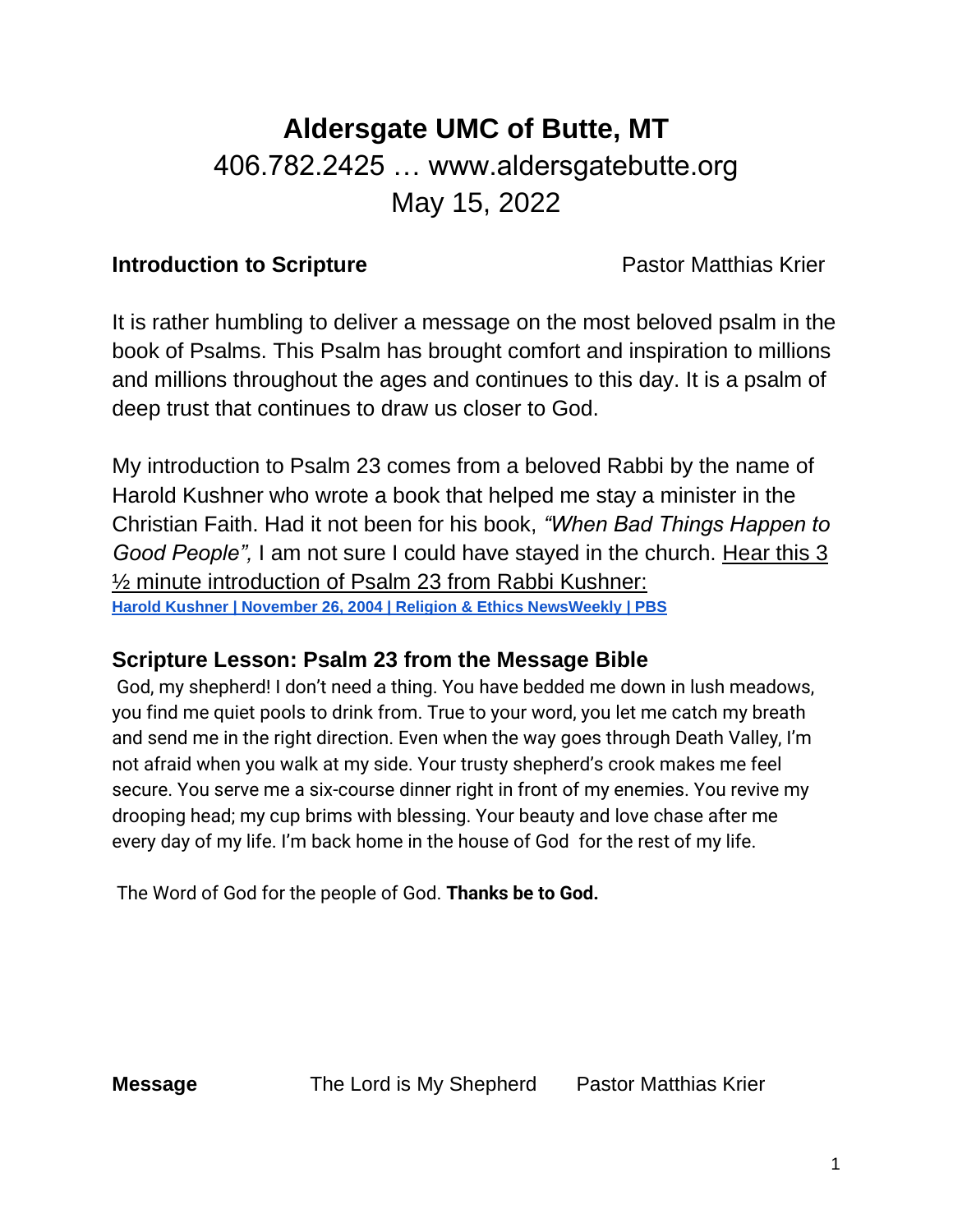

The Lord is my what? The Lord is My Shepherd!

 At one time, the shepherd was a very powerful image for God so much so that in the gospel of John, Jesus refers to himself as the Good Shepherd caring for his sheep.

In antiquity, kings were often considered like a shepherd of the people. Kings were supposed to protect and provide for the people. However, not all kings were good, and needless to say, they were not always looking out for the common good, so the term *"Good Shepherd"* was and is considered by some to be an oxymoron of the times, a contradiction in terms if you will.

Jesus described himself as the Good Shepherd in the gospel of John:

*11 'I am the good shepherd. The good shepherd lays down his life for the sheep. <sup>12</sup>The hired hand, who is not the shepherd and does not own the sheep, sees the wolf coming and leaves the sheep and runs away—and the wolf snatches them and scatters them. <sup>13</sup>The hired hand runs away because a hired hand does not care for the sheep. <sup>14</sup>I am the good shepherd. I know my own and my own know me, <sup>15</sup>just as the Father knows me and I know the Father. And I lay down my life for the sheep.* John 10:11-15

Jesus laid down his life for his sheep, did he not?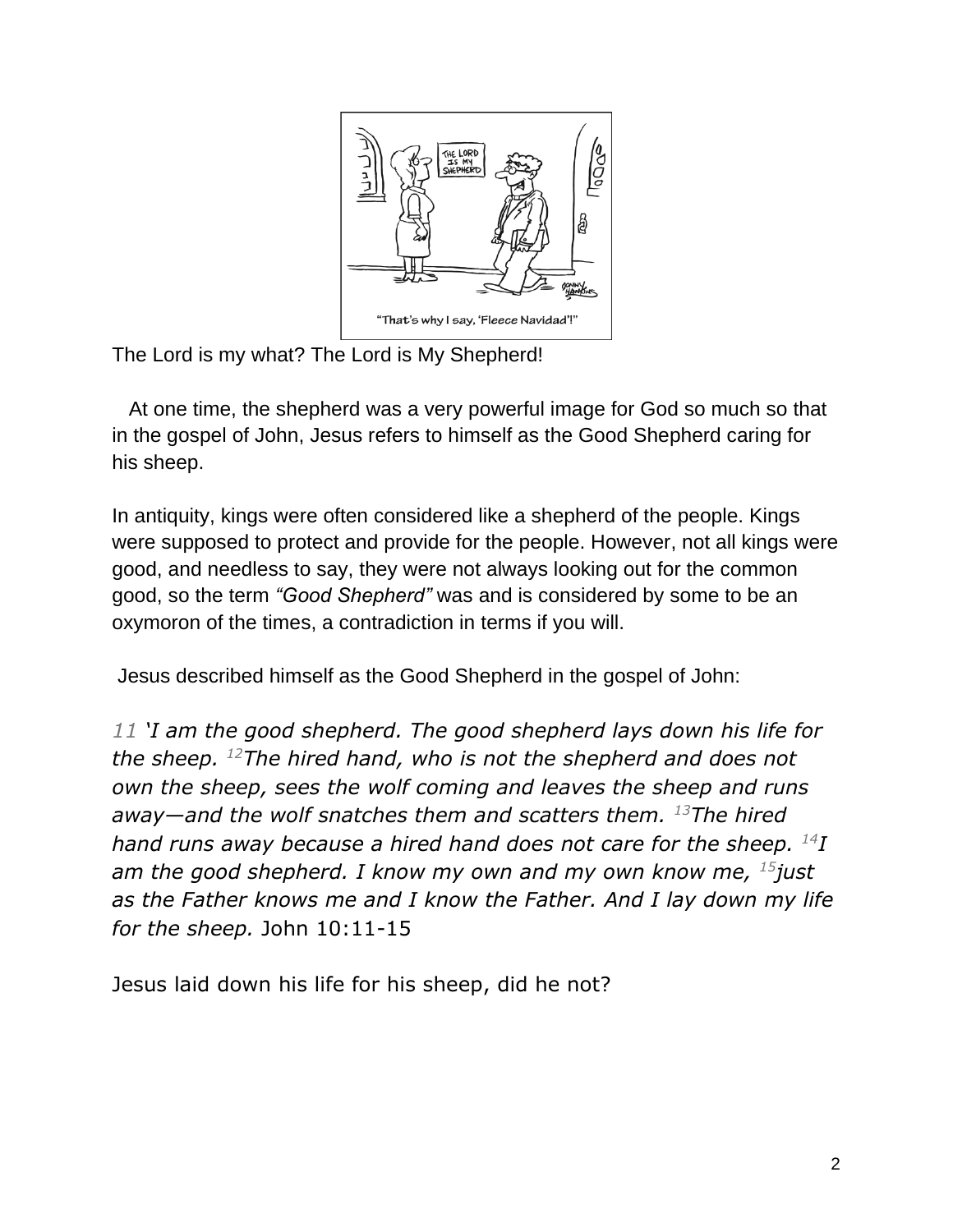

The contrast is stark of what Jesus uses here to illustrate. The hired hand runs away because a hired hand does not care for the sheep in the way that a good shepherd does.

Peterson in the Message Bible says, *"God my Shepherd, I don't need a thing."* In the King James Version it says, *"The Lord is my shepherd, I shall not want,"* Personally, I prefer to pray, *"I shall not want"* in this materialistic culture we live in where we are enticed to *want* everything. Advertising entices us to *want, want, want* everything we don't really need. There is a difference between *want* and *need*, is there not?

However, since we live in such a materialistic culture where we are enticed to *want* this and to *want* that, let's stay with the King James version of, *"I shall not want." (pause)* Imagine if you will, if we only prayed the first line of this sacred psalm? Would this not mean that we are content with what we have and not always found to be wanting more?

Moving on in this psalm, the beauty in either translation refers to how nature can soothe us, calm us and make us whole. From the King James:

 *He maketh me to lie down in green pastures, He leadeth me beside the still waters He restoreth my soul.*

Peterson in the Message Bible says it this way: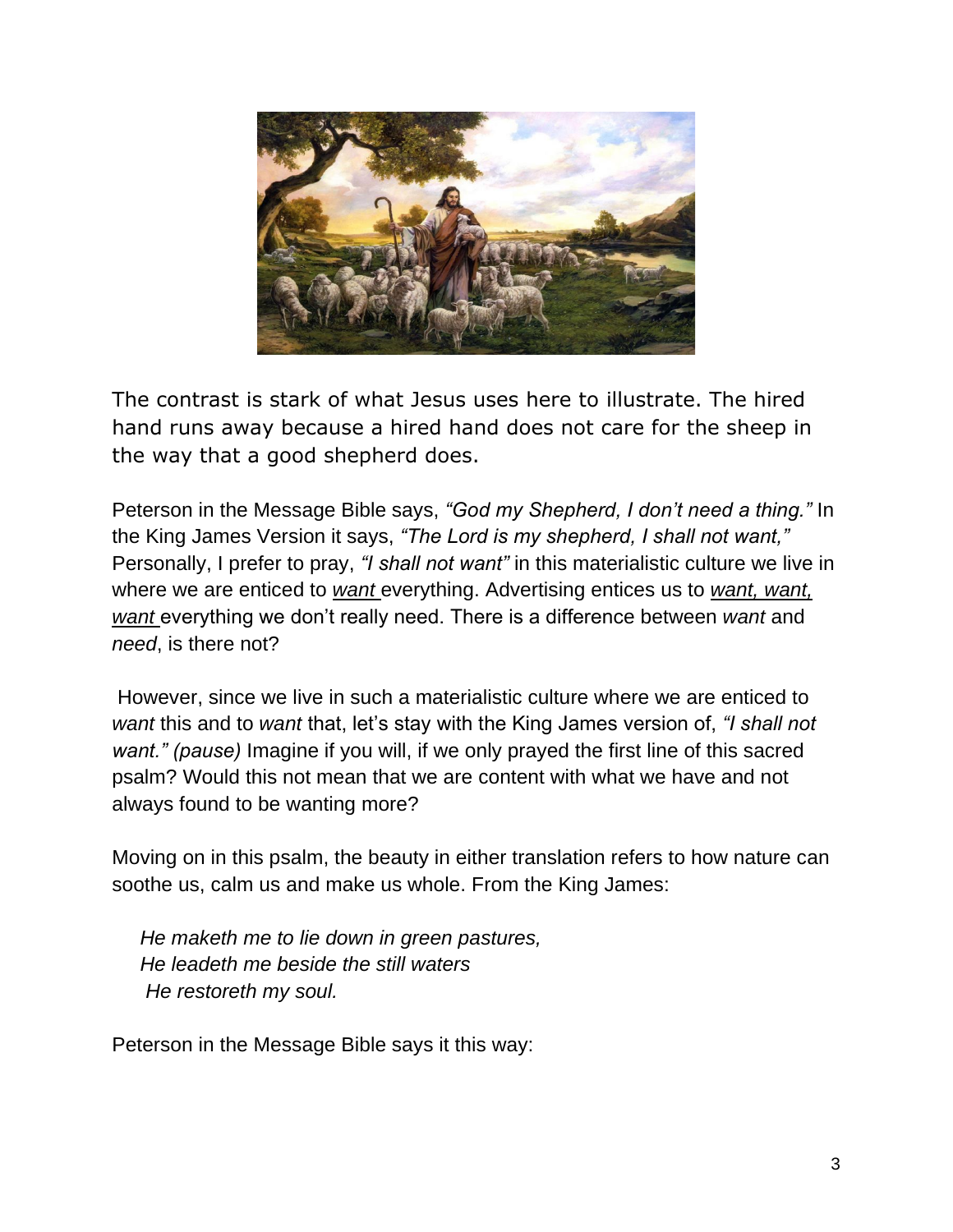*You have bedded me down in lush meadows, you find me quiet pools to drink from. True to your word, you let me catch my breath and send me in the right direction.*

May we drink of these spring waters and truly be refreshed.

Peterson in this next portion paraphrases the psalm this way, *"Even when the way goes through Death Valley, I'm not afraid when you walk at my side. Your trusty shepherd's crook makes me feel secure."* 

Our beloved King James Version say it this way:

 *"Yea though I walk through the valley of the shadow of death, I will fear no evil, for thou art with me. Thy rod and thy staff they comfort me."* 

 Rabbi Zalman, another rabbi I was learning from this week, informs us that the King James Version made an error in translation and that it is not, *"the valley of the shadow of death."* Shadow of death here should have been translated as *"valley of dark shadows."* And who hasn't walked through valleys of dark shadows in their lives? Depression and suicide is rampant in our communities and in our nation.

As many of you know, May is Mental Health Matters Month.

When someone is having a bad day and taking it out on you or on someone else, I wonder what dark shadows are lurking in their lives. Instead of snapping back at someone, may we come back with understanding and compassion. Or maybe we are the one in need to ask for help. Asking for help is not a weakness. It takes strength and courage to ask for help.

I cannot imagine what may have happened to me in my late 20's had I not gone to counseling. I was depressed, suicidal and in need of some serious therapy. At the time, I decided that not only would I go to a counselor, but that I would also see a Spiritual Director that would help me in experiencing the peace that surpasses all understanding.

This counseling and time of spiritual direction helped to heal my soul with myself and with God. Yes, I was angry with God in my 20's because I thought God was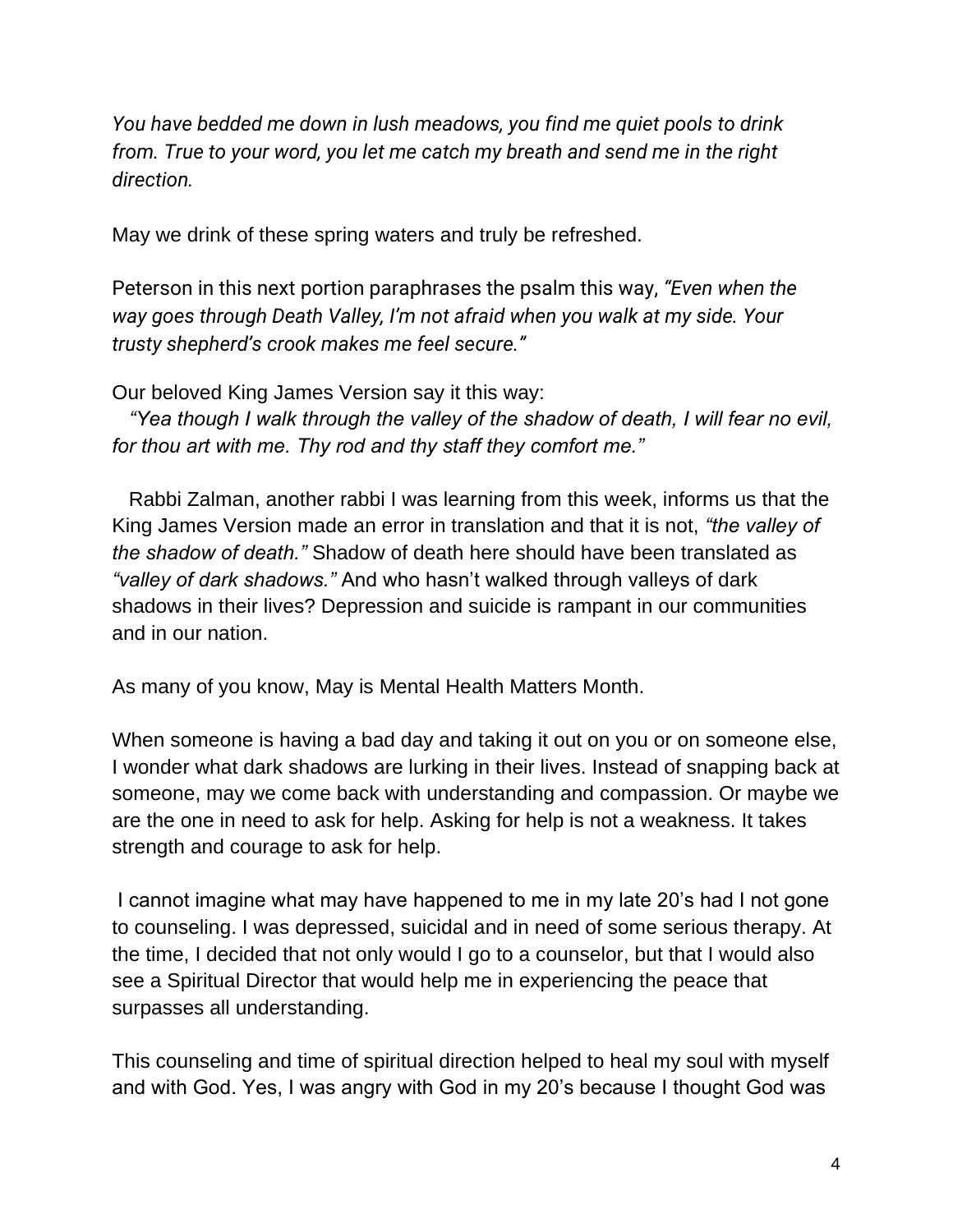the cause of my pain. I learned as we heard from Rabbi Kushner that God is not the cause, but would be with me through the pain. I knew I could not become a pastor if I could not let go of my fear and my hurt and my pain. How could I be with other people's pain if I had not dealt with my own. During this time of healing I also discovered that I could replace this fear with LOVE from I John 4:18: *"There is no fear in love, but perfect love casts out fear."*

When confronted with my fears, I ask to be filled with love. Try it when facing some fear or problematic person. Simply pray, *"O God, fill me with love!"* Do it, breathe in love and exhale fear!

The next part of this psalm according to Peterson reads:

*"You serve me a six-course dinner right in front of my enemies. You revive my drooping head; my cup brims with blessing."*

King James Version reads:

*Thou preparest a table before me in the presence of mine enemies, thou anointest my head with oil, my cup runneth over.*

Rabbi Zalmon says that the cup is not running over. It means that the *"cup is satisfying, I no longer thirst."*

 In one of my readings about the 23rd psalm about a soldier who died in peace while listening to the 23rd Psalm. I know that some of you have done the same. There is something so very powerful in praying the 23rd Psalm to folks in hospice and on their deathbed and have had the same effect of reading this psalm to folks in their last hour. Shouldn't the term *"deathbed"* be called a *"lifebed"*, because once we take our last breath, it is new life, is it not? We are born anew!

Maybe you have experienced this as well. We shall recite together the 23rd Psalm in the King James Version as our closing prayer. Feel free to read along using the front of your bulletin or reading on screen. If you know it by heart, you can simply close your eyes and pray these words together:

## **Psalm 23**